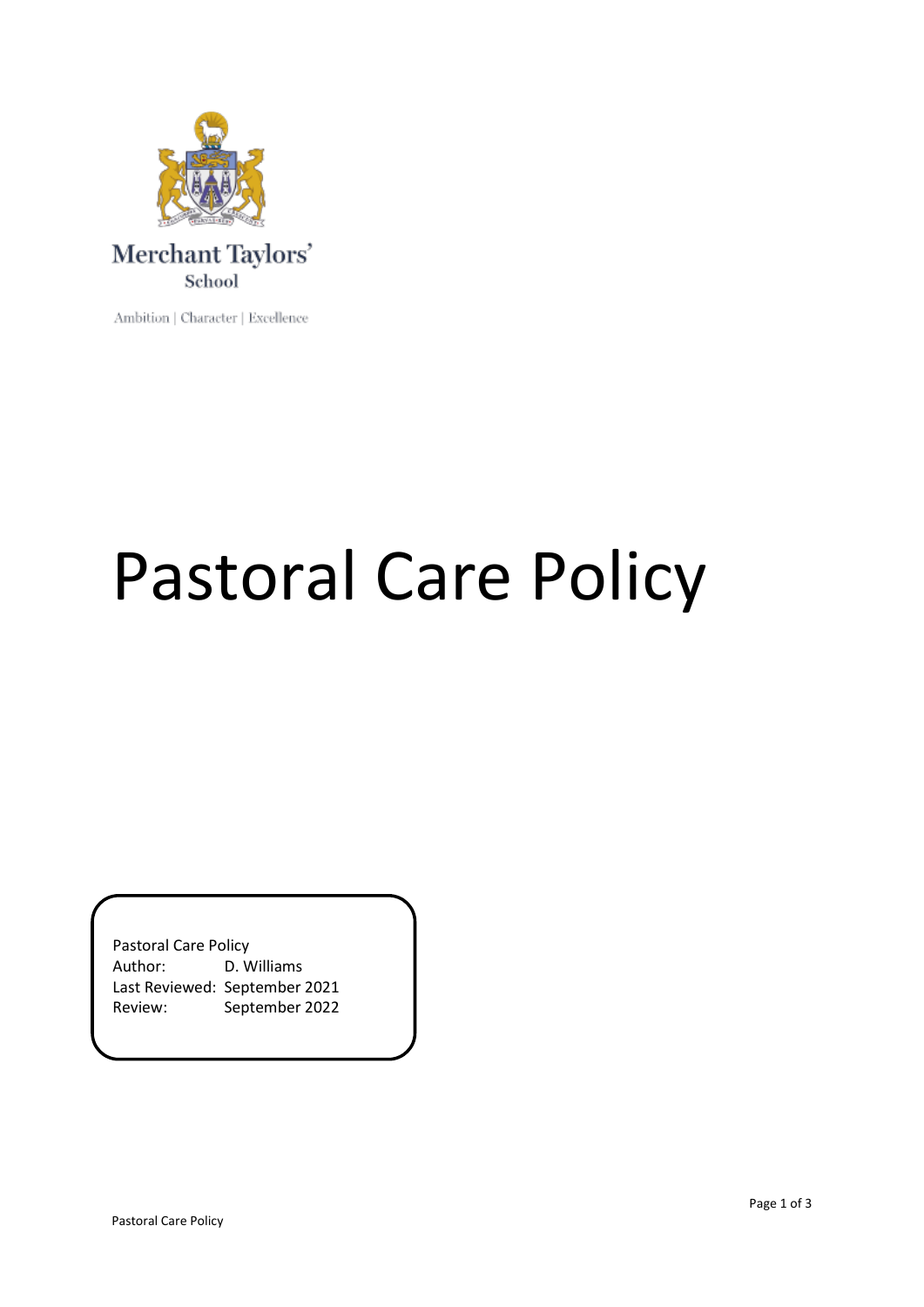## **PASTORAL CARE POLICY**

Merchant Taylors' Boys' School aims to provide a safe and caring environment in which all pupils can express themselves freely, form friendships and learn at their own pace.

We see it as the responsibility of the Governors, all staff (teaching and non-teaching) and the parents to ensure that our school has an ethos which encourages pupils to achieve their maximum potential both socially and academically.

Within this broad framework, our pastoral care policy helps to ensure that difficulties that have their origin inside and outside the classroom do not hinder the boys' development.

Such difficulties may include

- problems at home, such as divorce, bereavement, child abuse etc.
- problems at which may hinder social or academic development, such as bullying, friendship difficulties etc.
- personal problems, such as physical and mental health, growth etc.
- special educational needs which need assistance from the school before the pupils might be free to progress, such as visual impairment, dyslexia etc.

Although all staff who come into contact with pupils have a responsibility for their pastoral care, Form Tutors are in a special position and will be able to deal with most matters that arise. General pastoral care of the boys is the responsibility of every member of staff. More specifically, each boy is cared for by his Form Tutor, who monitors academic progress and emotional well being. Concerns about the above may be shared at the weekly staff meeting or the regular Year Group meetings. Form Tutors requiring assistance with specific pastoral problems will be supported by the Group Tutor (Head of Year) who may seek further support from either the Deputy Head Pastoral or the Headmaster.

Whilst Form Tutors will be able to support the boys in most circumstances, the Group Tutors have specific training and responsibilities to monitor and supervise the pastoral care of their particular year group. Whilst their primary concern is the academic progress of the boys, they fulfil an important role in pastoral care.

To promote pastoral care they work closely with:

- Form Tutors and parents on an individual basis
- The Deputy Head Pastoral for matters of a more serious nature. (Deputy Head Pastoral is also Designated Safeguarding Lead for child protection matters)
- The School Nurse over medical conditions
- The Head of Learning Support for those boys requiring additional support
- The Head of PSHE and Form Tutors to ensure that a programme of PSHE is delivered that is relevant and timely.
- Outside Agencies and bodies as required.
- The Catering Manager for concerns over diet and health.